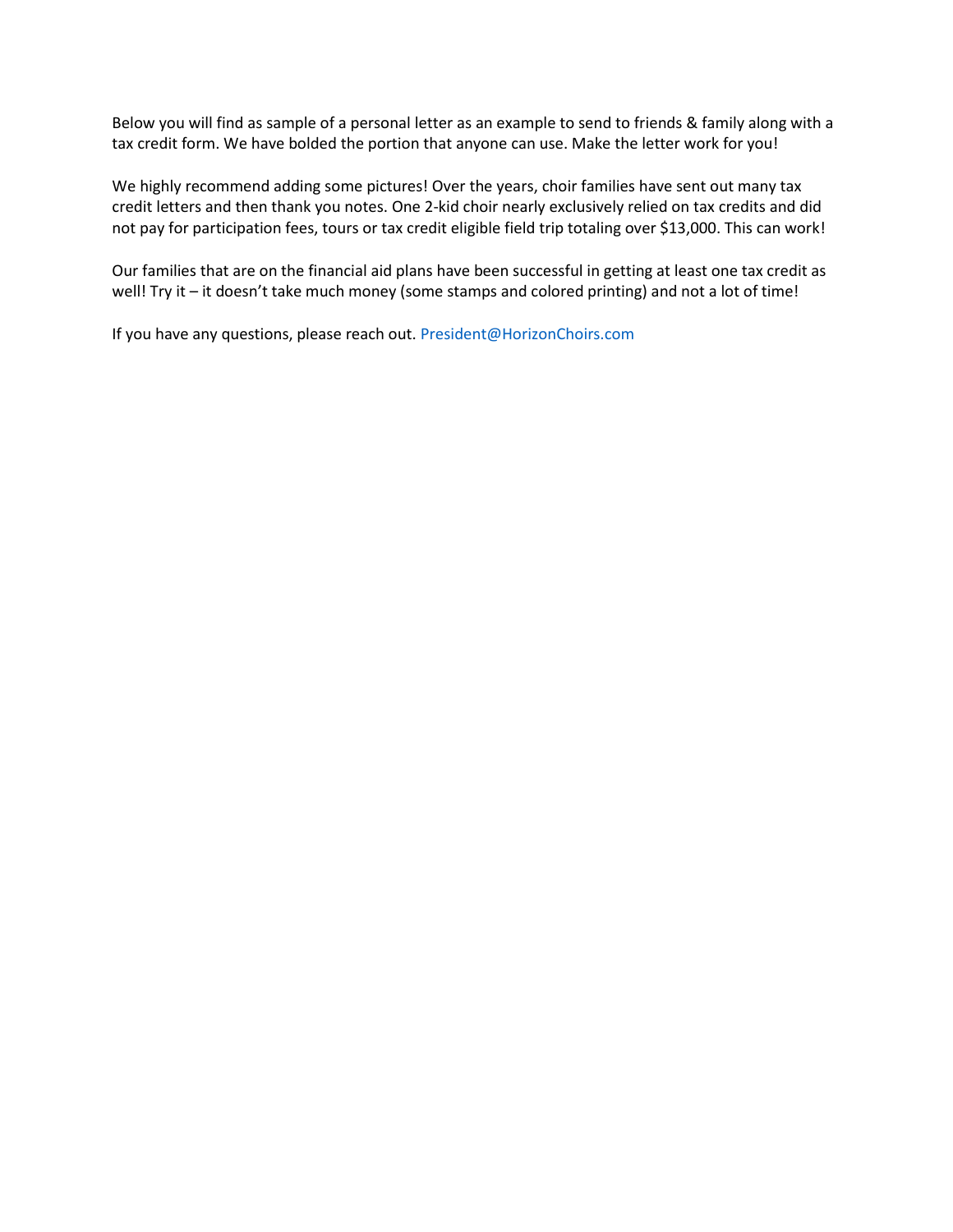

Broadway Under the Stars 2021, Greasepaint's Mama Mia 2019, Broadway Under the Stars 2018

## December 1, 2021

## Dear Family and Friends,

Thank you for your support over the years encouraging me in pursuit of my passions of musical theater and choir. From my very first performance in Kindergarten as Rosebud in the JCC Youth Theater's production of Alice & Wonderland Jr, I just knew that I LOVE TO PERFORM! Forever grateful that my parents enrolled me in a school district that recognizes the importance of the arts, I was overjoyed to join choir at Sonoran Sky Elementary School. It was during a choir field trip to see a matinee performance of Horizon Choirs Broadway Under the Stars that I made up my mind that I would be on that stage someday. So I participated in both Desert Harmony and BRAVO choirs while at Desert Shadows Middle School and then was overjoyed when the audition results were announced in March 2018: I was a Horizon Choirs Decibelle!

I also continued to be involved with youth theater: my most memorable roles were Wendy in Peter Pan Jr and Lou Ann in Hairspray with the JCC Youth Theater and I was over-the-moon to have been selected as part of the ensemble cast of Greasepaint Youth Theater's production of Mama Mia in Fall 2019. All the while, I've taken piano, singing & dancing lessons while enhancing other related skill sets like song leading and sight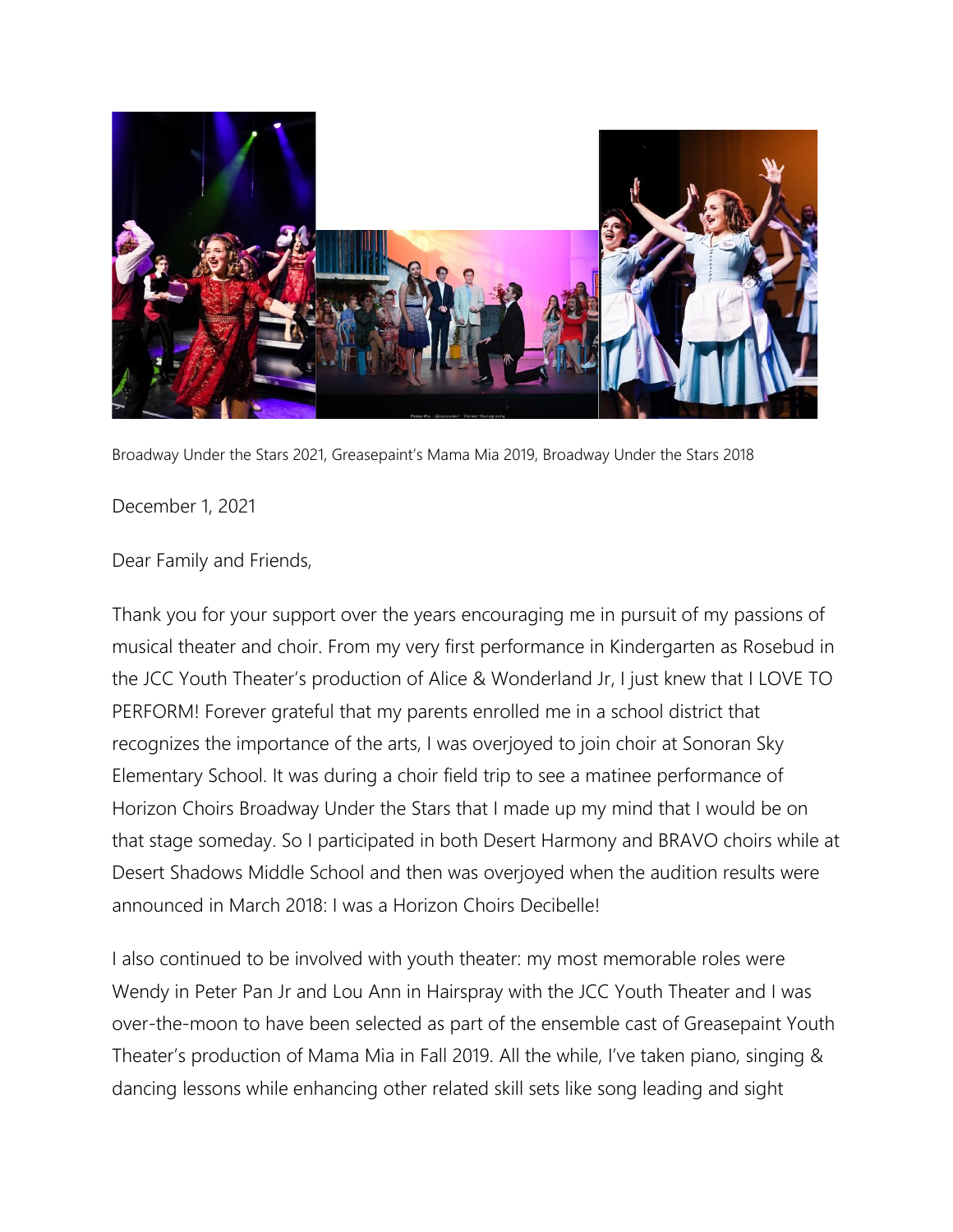reading. I honed in my vocal skills and was selected three times for the Arizona North Central Regional Honor Choir. This year, I was thrilled when I qualified as the  $7<sup>th</sup>$  Soprano Chair in the All-State Show Choir.

The pandemic was a shock. Choir class online? Zoom voice & dance lessons? Virtual Songleader Show Choir Camps of America? No live theater? It all sounds like a bad dystopian novel but it was real. To be honest, choir was the thing that got me out of bed each morning and motivated me to turn on my computer. After a second year in Decibelles where I served as that choir's president, I was thrilled to be selected for Step on Stage for my junior year. It was so hard to perform Broadway Under the Stars five months delayed and wearing masks but we did it and it was wonderful. As a senior I am now serving as the Vice President of Step on Stage and am filled with disbelief that my time with this amazing choir program is coming to a close. My final Broadway Under the Stars (October 2021) was the most memorable show choir concert to date. Holding hands with my fellow choir members singing Seasons of Love (RENT) was a surreal experience.

Horizon High School's choir program continues to be the largest in student enrollment in the state of Arizona. It has defined my high school experience providing me and my fellow choir members a healthy mix of competition and pure enjoyment as we share our gifts and talents of music and showmanship with others through unique experiences. I have been so fortunate to have had the opportunity to participate in two mini-tours during freshman and sophomore years. Unfortunately, there were no tours last year due to covid. This school year, I have exciting opportunity to travel to NAME OF LOCATION in March 2022. The tour and where we will be performing are still being finalized, but, as traditionally is done, we will have the opportunity to do an exchange with a choir program in a surrounding area of the city.

I am looking forwarding to the completion of my choir experience and TOUR! As you can imagine, this trip will be expensive considering I am responsible for transportation, lodging, meals, and my share of the cost of workshops, etc. I am trying to raise a total of \$2,000 to pay for this trip.